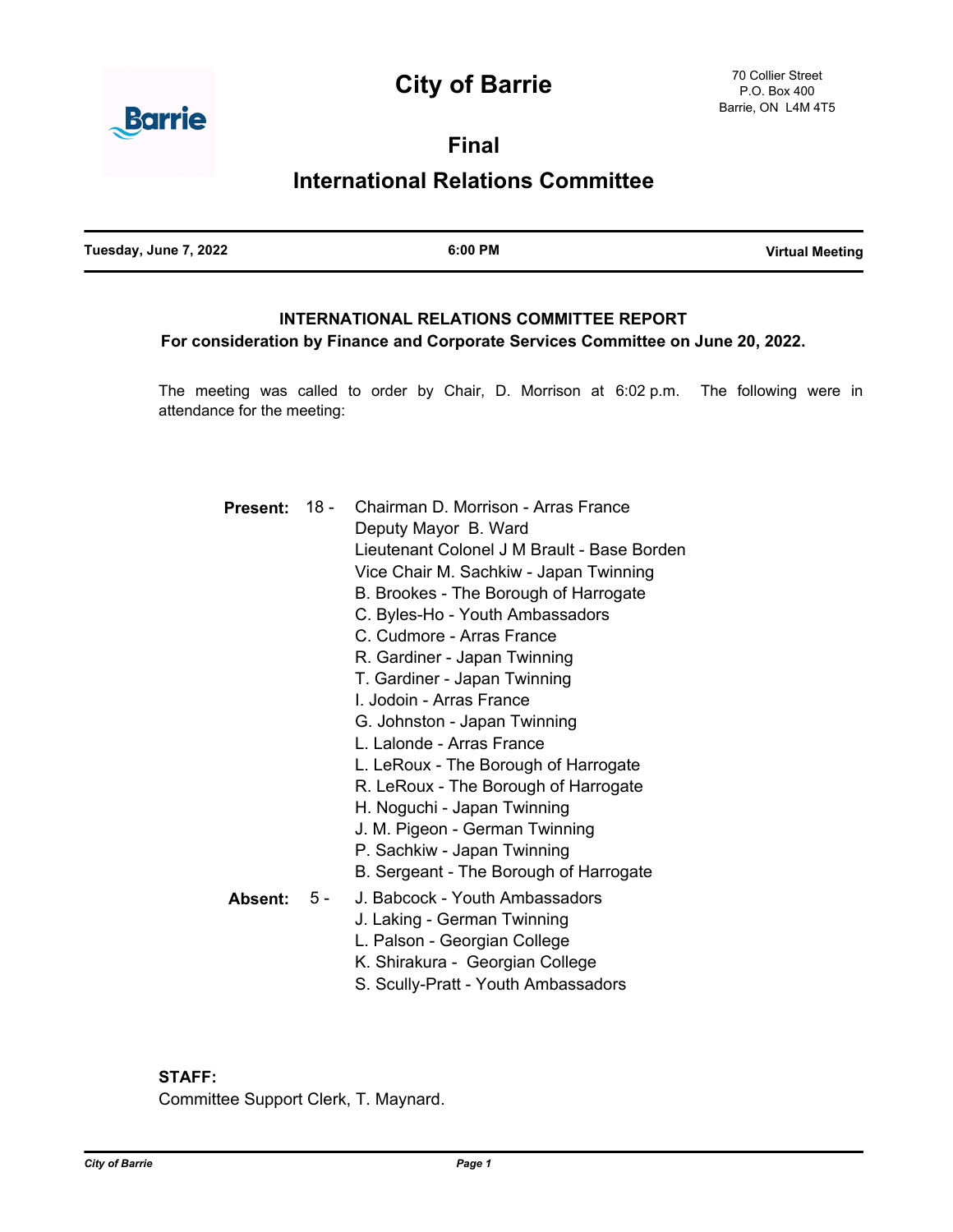The International Relations met and reports as follows:

### **COMMITTEE BUDGET UPDATE**

Tammie Maynard, Committee Support Clerk provided an update concerning the Committee's budget.

### **LEGACY FUND UPDATE**

Dave Morrison, Chair provided an update concerning the Legacy Fund. He explained that the Legacy Fund Agreement with the Barrie Community Foundation is now ready and will be forwarded to the Mayor and City Clerk for signatures.

# **INTERNATIONAL PARTNERS WEBSITE UPDATE**

Ciaran Byles-Ho provided an update concerning the International Partners Website. The Committee discussed the potential of having the link to the City of Barrie's live camera feed added to the website.

Mr. Byles-Ho will follow up with staff in Information Technology concerning streaming Barrie's camera feed on the website and will follow up with the Committee at a future meeting.

#### **MURAYAMA, JAPAN UPDATE**

Mark Sachkiw provided an update concerning Murayama, Japan. He advised that the Subcommittee has plans to meet soon to start preparing for the 2023 twinning arrangements with Murayama, Japan.

# **YOUTH AMBASSADORS UPDATE**

Dave Morrison, Chair provided an update concerning Murayama, Japan. He anticipates that in 2023 the Youth Ambassador Program will commence with Murayama, Japan.

Dave Morrison advised that he is waiting on confirmation from representatives of Barrie North Collegiate concerning a potential youth exchange with Arras, France.

Dave Morrison advised that he will be meeting with representatives of Moving Arts to discuss the Youth Ambassador Program with the potential opportunity for a relationship with Harrogate, United Kingdom.

Mr. Morrison acknowledged Jeff Toole and his team at Innisdale Secondary School for the remarkable job they have done to keep the Global Perspectives Program going during the pandemic.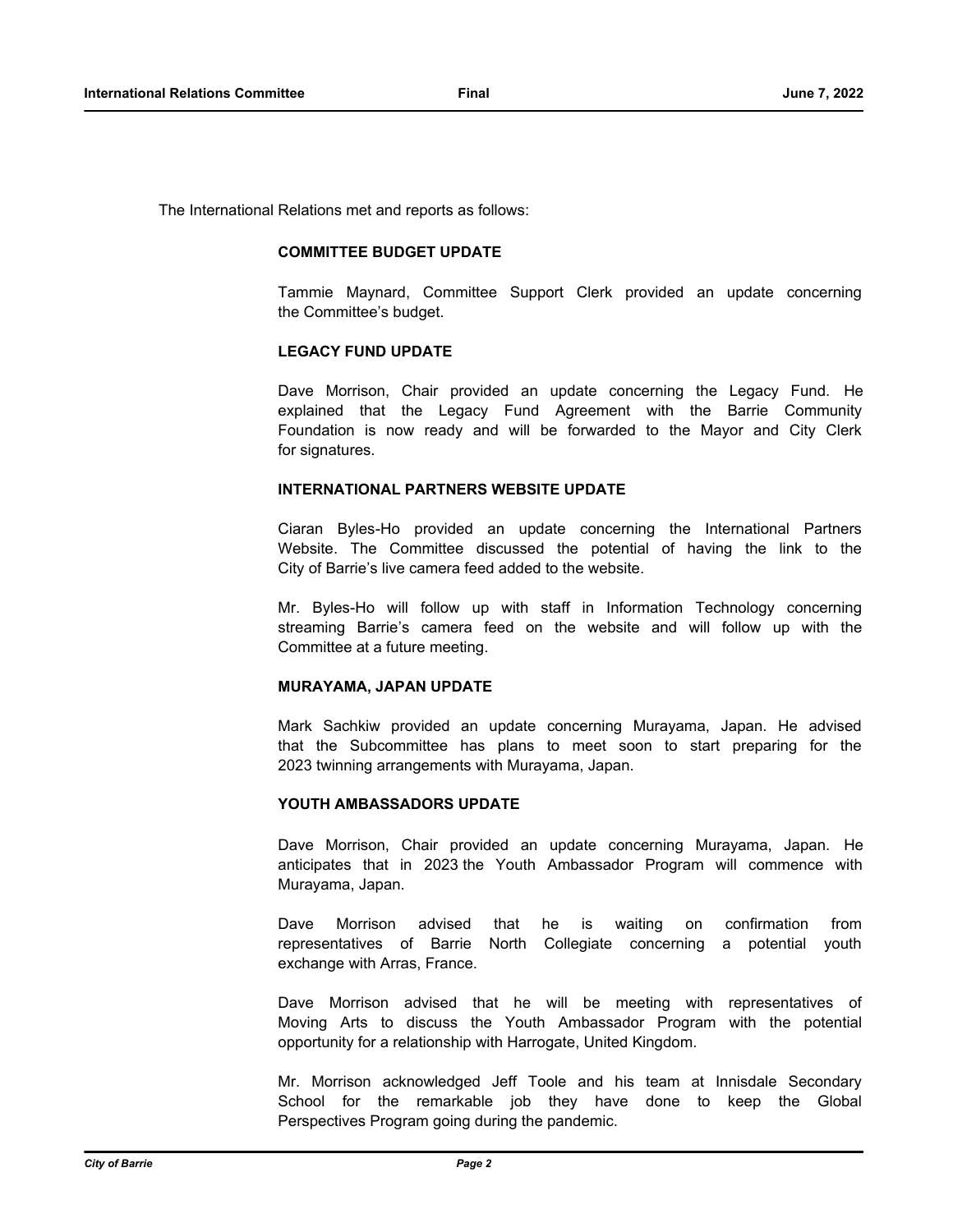### **GERMAN TWINNING AND GERMAN CANADIAN CLUB UPDATE**

Jean Maurice Pigeon provided an update concerning the German Canadian Club. He explained that the German Canadian Club has not met in 2022 but that he anticipates a meeting will be scheduled when from delegates from Germany visit the City of Barrie in September, 2022.

Mr. Pigeon advised that a delegation from the City of Barrie travelled to Zweibrücken, Germany to commemorate the 25th Anniversary of twinning on May 7, 2022, and that a reciprocal visit will take place in September, 2022. He outlined the itinerary for the German delegations visit in September, 2022. He highlighted that the farewell party for the German delegation has been scheduled for September 10, 2022.

Mr Pigeon announced that Hans Etzel will be added as a representative of the German Sub-Committee on the International Relations Committee.

Mark Sachkiw provided a presentation concerning visits to Zweibrucken, Germany, Arras, France and Harrogate, United Kingdom. The presentation included illustrations highlighting the delegations visit to Zweibrücken, Germany to celebrate the 25th Anniversary of the twinning with the City of Barrie, and his and Patti Sachkiw's visit to Arras, France and Harrogate, United Kingdom.

## **HARROGATE, UNITED KINGDOM UPDATE**

Mark Sachkiw advised that during his visit to Harrogate, United Kingdom he met with representatives to discuss the potential for a Rugby Sports Team exchange with the City of Barrie and they are interested in pursuing this opportunity.

The Committee approved the expenditure from the International Relations budget up to \$5,000.00 to facilitate the potential travel of two members from the Committee to travel to Harrogate, United Kingdom in an effort to organize the first Rugby Sports Team exchange.

## **ARRAS, FRANCE UPDATE**

Dave Morrison provided an update on Arras, France. He advised that he is waiting to hear from Barrie North Collegiate concerning the potential twinning opportunity for students with Arras, France.

# **SIR ROBERT BARRIE PROJECT UPDATE**

Bill Sergeant announced that June 7, 2022 was Sir Robert Barrie Day in Barrie.